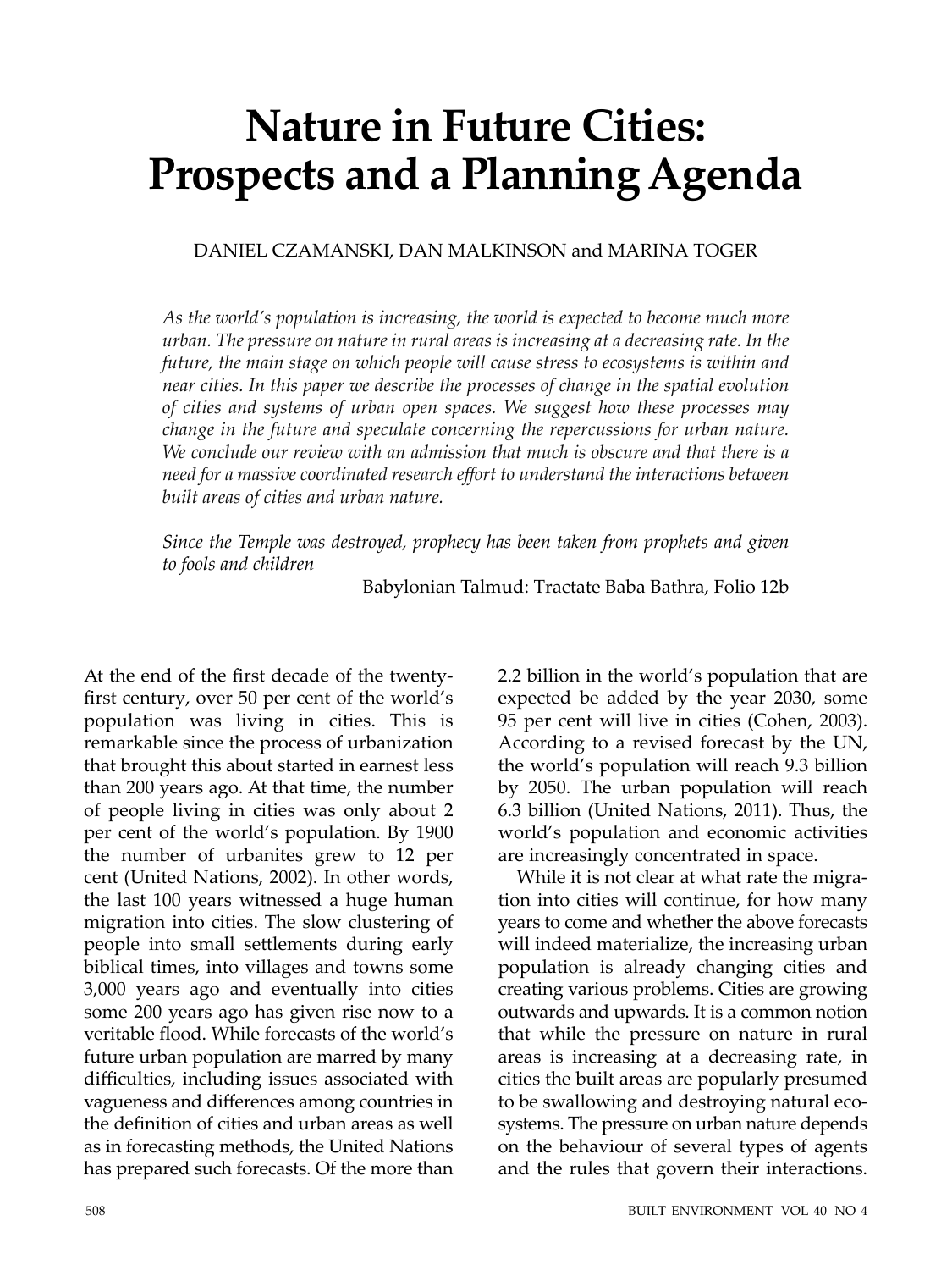The behaviour of developers, especially those that are not risk-averse, of farmers operating at marginal profitability, and of planning authorities create non-linear spatial dynamics in cities and possible phase transitions that affect systems of open spaces. Ecological services that these systems create and whose value is a function of proximity to people, affect the demand for housing and the behaviour of developers. Should this process in fact continue the volume and nature of ecosystem services will decline and change causing a reduction in quality of life that may eventually affect patterns of spatial migrations at various scales.

In this paper we present a speculative view of the interactions among the various agents and the resulting spatial character of future cities. Based on these speculations we suggest implications for ecosystem function in cities and a planning mode of operation that potentially increases the general welfare in cities. Pointedly, we use the term speculative view. The very nature of urban dynamics makes long-term forecasting nearly impossible. The rest of the paper is comprised of three sections. In the next section we present an outline of models that simulate the spatial evolution of built areas in cities and speculate on the results. The mirror image of these simulations is the evolving network of open spaces. In the third section we present the repercussions of the evolving built environment on the resilience of the network of open spaces and on biodiversity. The last section presents discussion points concerning planning actions needed and some concluding remarks.

# **What will Happen to the Spatial Structure of Cities?1**

According to the traditional urban model, the welfare of homogeneous agents is assumed to increase with proximity to a single source of employment. As a result cities are characterized by declining densities and rent gradients in all directions from this employment centre

(Alonso, 1964; Mills, 1967; Muth, 1969). The analogy used to describe the resulting spatial structure of cities is a symmetric sand pile. Over time, as the population of cities grows, the outer limits of the built area expand outwards like a sea wave and all the open spaces in and around cities are eliminated – a doomsday scenario for urban nature. Many other insights concerning the spatial evolution of modern cities have been derived from this model. The literature reporting empirical validation of these insights, however, pertains to crude spatial resolution only.

The assumptions and the crude resolution of the model limit its usefulness for the purpose of forecasting urban spatial development. In reality, urban landscapes and agents that populate them are heterogeneous and display non-uniform time-space dynamics. Because cities are populated by agents with fat tail distributions, it is impossible to represent them by a typical element. For example, the size distribution of land developers is not Gaussian.<sup>2</sup>

There is a growing evidence that urban phenomena are characterized by power laws (Batty, 2005). Their presence at various geographic scales suggests self-organized criticality and possible phase transitions. It is reasonable to presume therefore that as a general rule urban systems are not at equilibrium. Indeed, there is no evidence that they tend towards it. The idea that economic systems are characterized by the presence of positive and negative feedbacks and fat tail distributions is more than half century old (Simon, 1955; Hayek, 1967). Nonlinear dynamics are the result of stabilizing negative feedback effects and de-stabilizing, self-augmenting, positive feedback effects. These processes are difficult to sort out without computer simulations. Prior to computer-based simulations, to make things manageable, processes were linearized, constant returns were assumed and equilibria were obtained. Furthermore, following aspatial economics, it is now recognized that urban evolution, powered by continuous flows, is characterized by abrupt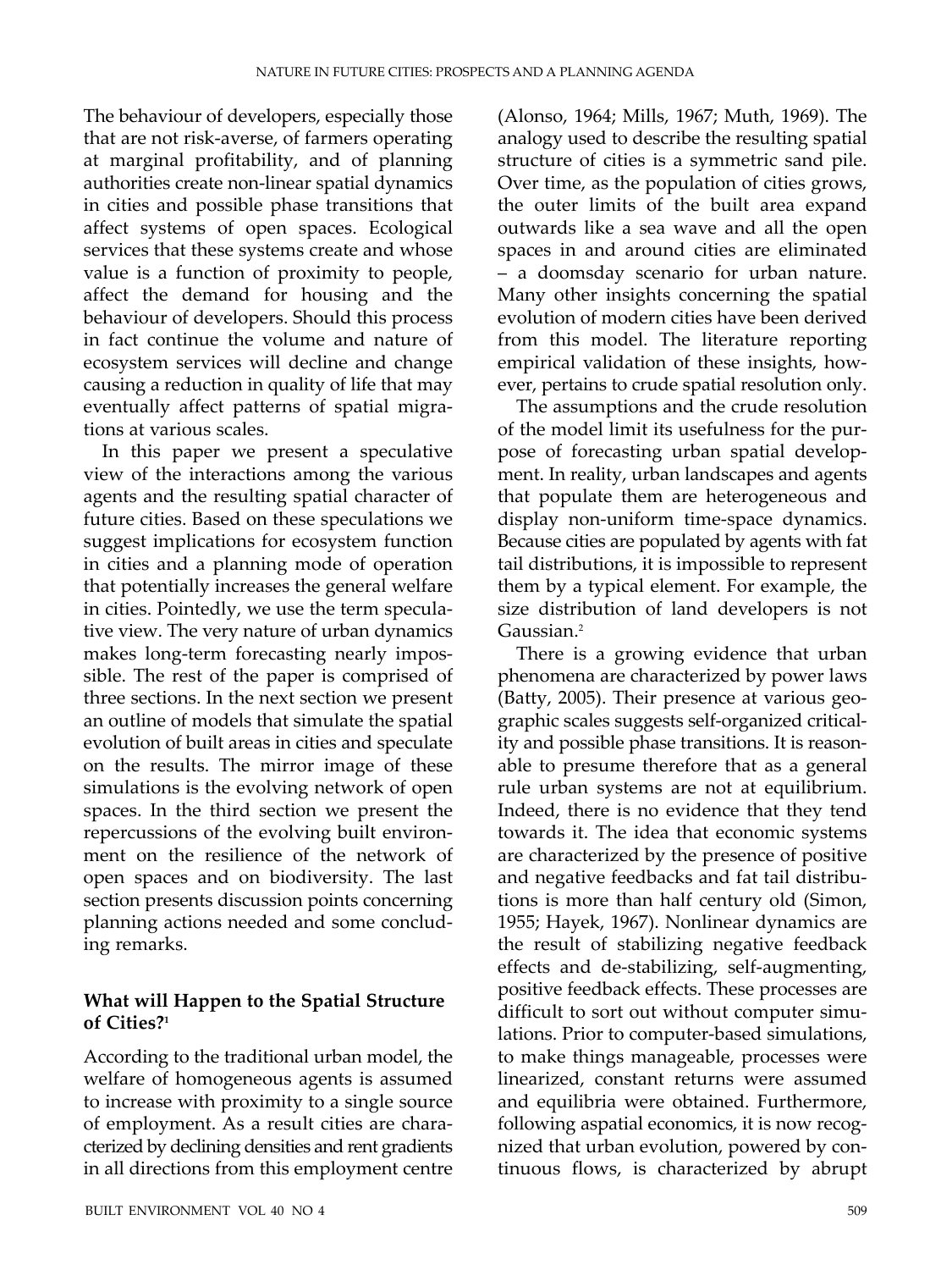and often striking changes in its organization (Broitman and Czamanski, 2014).

The idea that simulation is a means to understanding nonlinear dynamics was introduced in the middle of the twentieth century by Von Neumann (1945), much before the introduction of computers with sufficient computational capacity to make possible extensive modelling. The development of simulation software in the early 1990s led to an outburst of new models aiming to explain the births of cities, the dynamic processes governing their evolution, and the uneven geographic distribution of economic activities in general. The complexity approach to urban modelling was boosted by Paul Krugman's 1991 paper and later the award of the Nobel Prize in economics in 2008 (Krugman, 1991; Fujita and Thisse, 2009). It was followed by Michael Batty's books (Batty and Longley, 1994, and Batty, 2005) and papers by Benguigui and others (Benguigui and Czamanski, 2004; Benguigui *et al*., 2000; 2004).

Economic models were challenged to explain the evolution of spatial heterogeneity from homogeneous agents and space. The importance of heterogeneity of agents and later of planning restrictions in generating polycentric urban structures was studied without attempts to explain the appearance of heterogeneous agents (e.g., Caruso *et al*., 2007; Filatova *at al*., 2009; Czamanski and Roth, 2011; Czamanski and Broitman, 2012). In these models a central driving force is the profit maximizing behaviour of land developers who are presumed to represent all the relevant information concerning urban markets. Planners' actions to restrict land development by adhering to land-use plans create land price profiles, that lead to leapfrogging and eventually to edge cities. These models are consistent with Henderson's claim (Henderson and Venables, 2009) that planning decisions constitute constraints and not the engines of urban evolution.

To generate these results, models must include urban and periurban areas, where, due to planning restrictions, land prices are

very low, and at least one developer who is capable of and willing to purchase agricultural land for future development. The developer must possess savings and display some preference for risk-taking. As in the case of non-spatial economy, innovation and growth are associated with a particular sizedistribution of firms. Growth is associated with idiosyncratic firm productivity improvements, selection of successful firms, and imitation by entrants (Luttmer, 2007). Zipf's law of the distribution of firms can be interpreted to mean that entry costs are high or that imitation is difficult, or both. The small number of entrants indicates that imitation must be difficult (Gabaix, 1999). In the case of land developers, entry cost is related to the present value of the opportunity cost of purchasing agricultural land and holding it until realization, termed characteristic time. Very few firms are not risk-averse and can withstand this entry cost. The equivalent of demand shock is population growth due to immigration at the urban level. When some developers are willing to take risks the result can be a size distribution of developers that is reminiscent of the size distribution of firms in growing economies. The behaviour of these developers leads to a polycentric urban structure.

Analyses of land-use maps, of aerial photographs and of satellite images provide extensive evidence of the discontinuous character of the evolution of urban built areas. Even casual examination of time series of the footprints of buildings in cities provide evidence for leapfrogging. There are, however, studies that document and explain this process and figure 1 illustrates this evolution (Benguigui *et al*., 2001*a*; 2001*b*). The resulting patterns are fractal, especially as the spatial structure matures (Batty and Longley, 1994; Benguigui and Czamanski, 2004, Benguigui *et al*., 2004). The leapfrogging process gives rise to contiguous built areas, termed clusters and patches of open spaces. Over time the clusters increase in number and later in the city's evolution are partly aggregated (Benguigui *et al*.,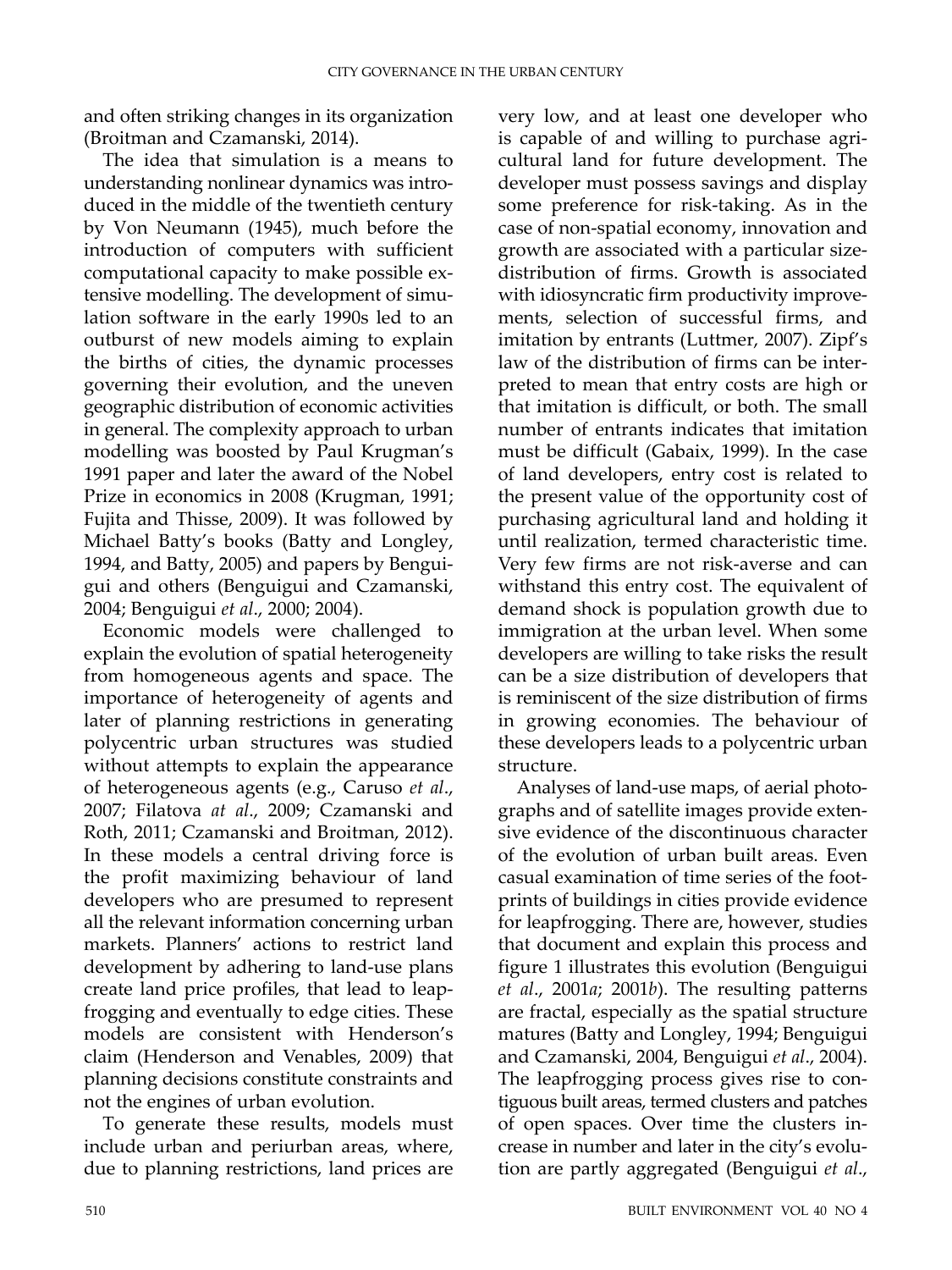2006). This results in urban landscapes nested within open spaces and semi-natural areas, and open spaces and semi-natural areas nested within cities. This hierarchically nested system, in turn, yields a rank-size distribution of open spaces, which is complementary to that of the urban clusters. Figure 2 illustrates the evolution of clusters in Tel Aviv. The rank-size distribution of these clusters is a telling indication of the dynamic process of urban spatial growth. See figure 3.

There is a myriad of simulation models that by generating these results lead to the identification of the critical factors responsible for them. By extrapolation it is possible to speculate what we can expect about the spatial

structure of cities at the end of this century. It is our view that as long as planning practices are aimed at preventing sprawl, the price of land parcels in areas intended for buildings will be significantly higher than in areas reserved for open spaces. This and the presence of land developers who are not riskaverse will lead to efforts to develop open spaces. As long as there is a positive probability that zoning variance can eventually be obtained the profit motive will lead to leapfrogging. As a result cities will continue to sprawl and open spaces will remain in between the built areas.

Figure 4 illustrates the spatial evolution of a city that contains the above assumptions.



Figure 1. The footprint of building in Tel Aviv. (*Source*: see Benguigui *et al*., 2000)



Figure 2. The number of clusters in the Tel Aviv Metropolitan Area with time. (*Source*: for details see Benguigui *et al*., 2006)



Figure 3. The rank size distribution of urban clusters in metropolitan Tel Aviv, 2000, lower part. (*Source*: for details see Benguigui *et al*., 2006)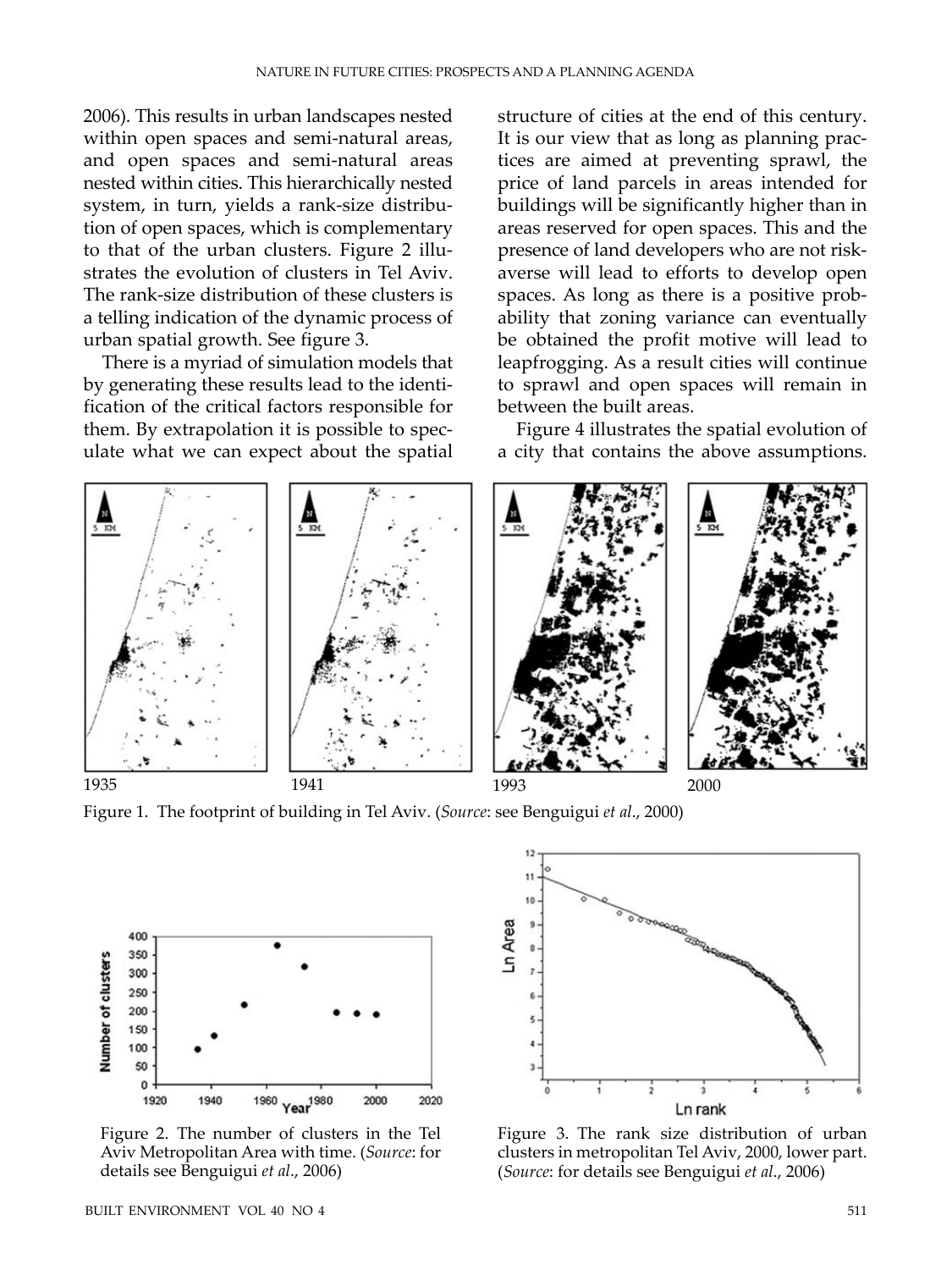

Figure 4. Simulated urban structure.

In the centre there is a regular Alonso type city in the area zoned for buildings. The tonal value indicates the height of buildings. The dark dots indicate purchased land for high-rise building that deviate from the rent gradient. The pale patches to the west of the city are land parcels purchased by risk-averse developers following the purchase of land by a speculating developer (the dark dot). The significant point is that the expected development is not contiguous. It is to be expected that patches of open spaces will remain for many years to come.

Moreover, even the central city at the heart of figure 4 is not a single block of built-up area. It is porous and contains patches of open spaces and corridors of unbuilt areas that provide living spaces and passage ways for dispersing plants and animals. In part, this is the result of planned parks, parcels of land that await building activities, abandoned parcels and spaces around buildings that serve as backyards. In fact, the extent to which the central city can provide room for nature is a function of urban morphology and the methods used to build cities. In very few cities are there Manhattan like regions in which adjacent buildings are joined together

that do not leave open spaces. This type of morphology is rather rare.

Another noteworthy mechanism that may lead to similar dynamics is a growing trend, especially in North American cities, in which self-imposed local taxes are used to purchase open areas within the city boundaries, for the purpose of their preservation. During 1989– 2011, 1,756 such initiatives were established in the United States and over US\$75 billion were generated by taxes, and used for purchasing such open spaces (The Trust for Public Land, 2011). Such a process essentially removes open space lands within city boundaries from the pool of land available for development, and results in higher property values around these areas. This also feedbacks, and results in additional development pressure away from the city.

All said, this speculative view of the future spatial structure of cities may be an illusion. If indeed, cities are self-organizing and the simulations are indicative of the dynamic processes, it is to be expected that at some unknown future time cities will display phase transitions and their spatial structures may change in an unpredictable fashion. In the following we discount such a possibility, at least in the foreseeable urban future. Since the characteristic time of cities is very long, we presume that the above processes will continue for at least several decades.

# **Urban Nature**

Just as in the case of the spatial concentration of populations, the discourse concerning nature and the welfare of ecological systems in the midst and at the boundaries of the built areas of cities is coloured by unsubstantiated facts, popularly believed to be true, and by theories with little empirical evidence to support them. This is particularly true in discussions concerning the resilience of systems of urban open spaces, their dynamics, and the character of the ecological systems that populate them. While extensive monitoring is being carried out in various cities, little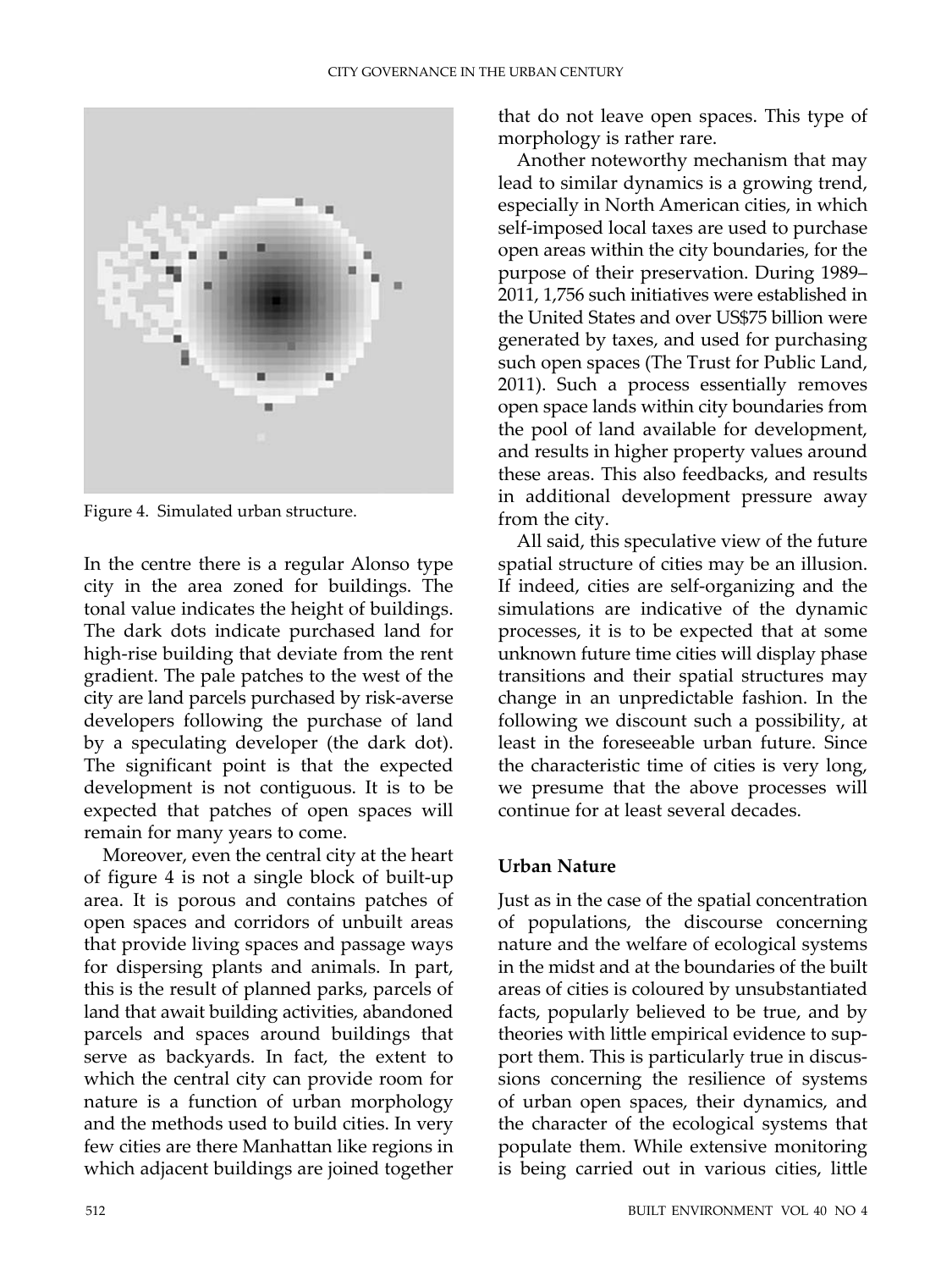interpretative research has been conducted to date and a clear understanding of the dynamics and system resilience is lacking. Therefore, all efforts to forecast the future welfare of ecosystems in cities is speculative. There are, however, examples of intensive efforts to map out and to understand these phenomena. Examples in this direction are the US Environmental Protection Agency's Green Infrastructure initiative (Wickham *et al*., 2010) and the European corridor conservation initiative (Van der Sluis *et al*., 2004).

While the common theories have not yet been confronted rigorously with empirical evidence, just as in the case of urban spatial dynamics, here also, there is already massive factual evidence that does not accord well with some of the accepted theories. In a major multi-disciplinary, multi-year study, we seek to present evidence that cannot be ignored and point out theoretical constructs that should be abandoned. We propose and analyze the dynamic processes of open space networks that conform well with the evidence and can serve as a basis for productive management of the built and the natural environments. Beyond the well established value of open spaces within the urban environment to human welfare, such patch networks may provide a critical 'infrastructure' for plants and animal movements within and through the urban area.

In a review paper concerned with the interaction of cities and nature (Czamanski *et al*., 2008) we concluded that in parallel with urban systems, identification of ecosystem boundaries is marred by fuzziness. In particular, the spatial arrangement of natural patches has critical implications to the dynamics of flora and fauna populations, and functionality of ecosystems nested within the city boundaries. Ecological corridors serve as important conduits within the landscape matrix for species movements. Furthermore (see Czamanski *et al*., 2008):

1. Species response to human presence is differential. Some species are strongly affili-

ated with human activities and thrive in areas dominated by human presence. Other species are extremely sensitive to anthropogenic intervention, which may result in their local extinction.

2. For some species, the biomass and abundance of individuals peak in urban areas due to the ample sources of food and water. Species richness that generally increases with increasing distance from urban centres may be highest in peri-urban areas, due to the presence of both native and introduced species.

As the human populations of cities grow, the spatial character of urban ecosystems changes. To extrapolate from the past, there is a need to model open space dynamics and to examine the impact of planning regulations on the systems. Historical analyses can provide insights and basis for such predictions. Based on historic aerial photographs and satellite images figure 5 presents data for Haifa, Israel. The upper series are the basis for the construction of a network map in the middle series. The lower series present an abstraction that illustrates the declining quantity of open spaces and the increasing fragmentation. The graphs suggest that while the network remains rather connected, fragmentation increases with time, resulting in some isolation of patches, particularly in the inner parts of the city. It is noteworthy that, starting from 1945, the number of patches increases until the beginning of the current century (see figure 6). In figure 7 we present the same data as a rank-size distribution. The results are suggestive of the dynamics of the network of urban open spaces and the possibility that we can expect drastic changes at some unknown future time.

Individual patch importance for overall open space network connectivity was analyzed by means of the betweenness centrality network metric (Urban and Keitt, 2001). The impact of node elimination on network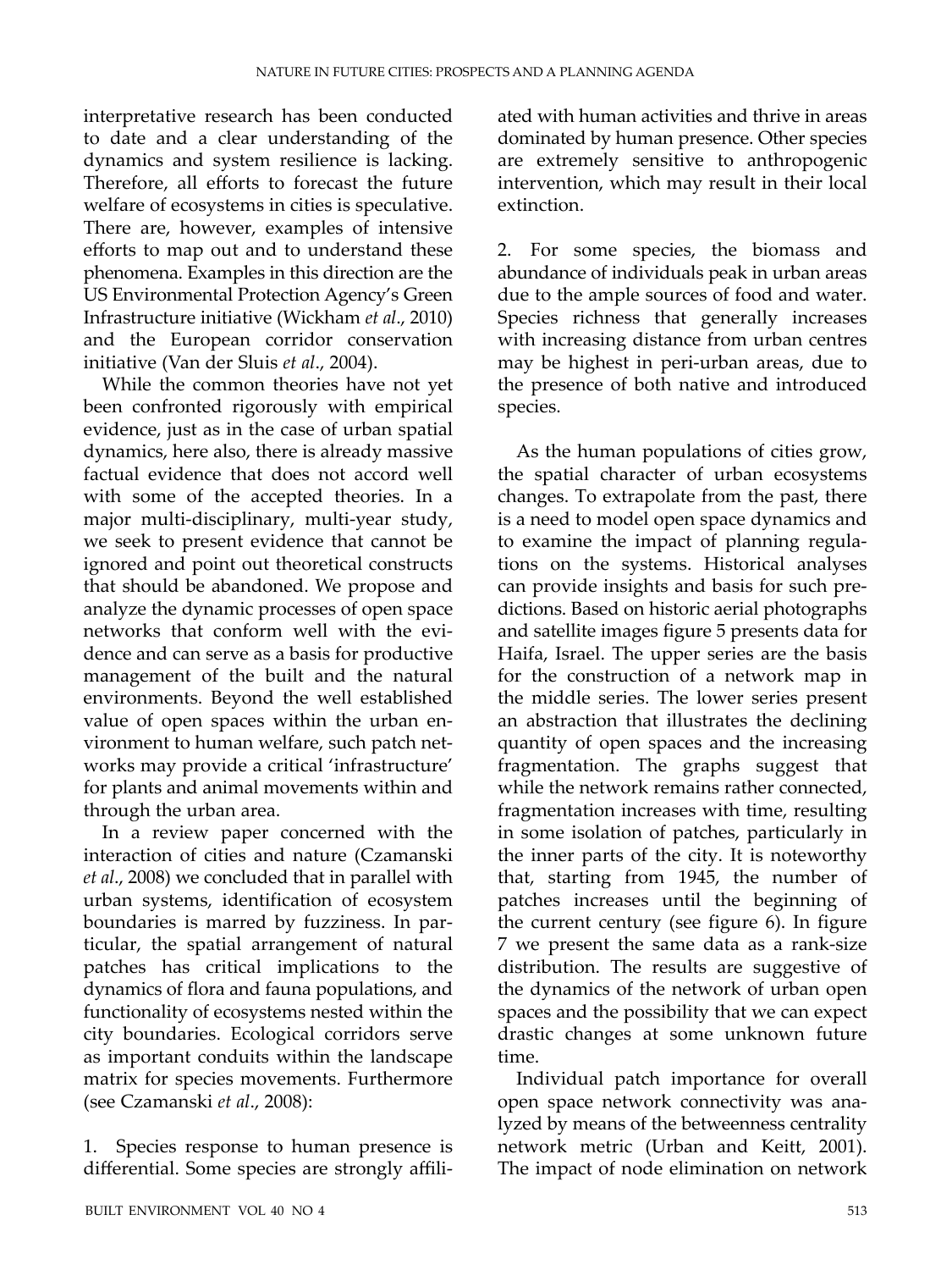#### CITY GOVERNANCE IN THE URBAN CENTURY



Figure 5. Open spaces time sequence in Haifa, Israel.



Figure 7. The rank size distribution of open space areas within the city of Haifa, 2012.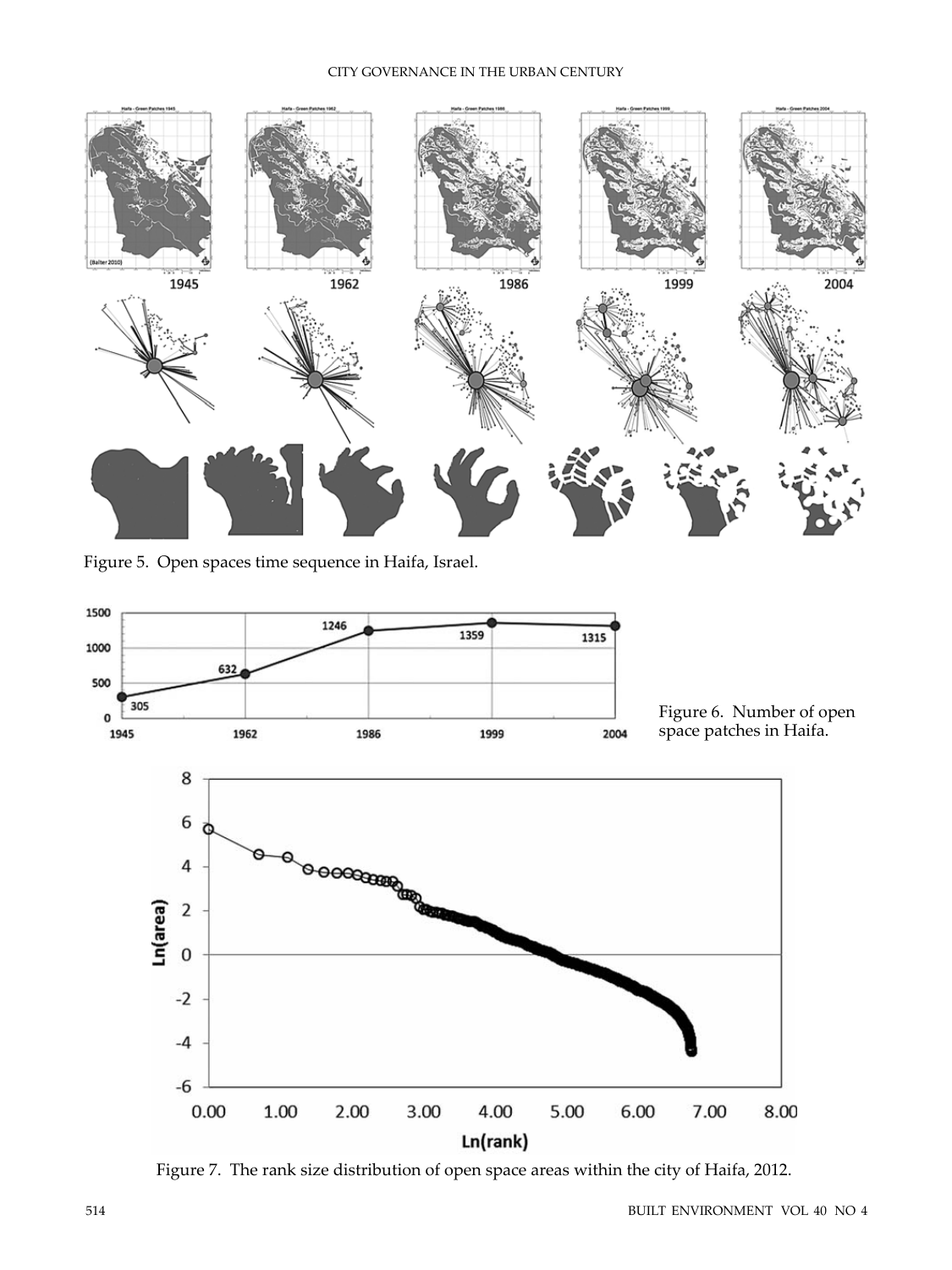

connectivity and stability is illustrated in figure 8. The graphs suggest that the network remains rather robust, but that fragmentation increases with time, resulting in some isolation of small patches, particularly at the inner parts of the city. The figure presents the full network and the network after deletion of node 1574 and node 1584 based on 2004 configuration of open spaces in Haifa. Node size represents normalized betweenness centrality (BC) metric, small for low values, large for high. Node size represents patch area. The left panel represents the full network; black represents the largest connected component (giant) and grey all other connected components. The giant component (black) shows all the patches that potentially can serve a focal species, which can successfully disperse a minimal threshold distance, as habitat. It represents the network in 2004, dispersal distance  $(d) = 60$  m. In the central panel node 1576 is deleted. The giant component (black) still spans almost the whole network. In the right panel node 1575 is deleted instead. The north-western part of the network was disconnected (grey) and the giant component (black) shrank considerably*.* The result of deleting nodes with moderate centrality values is not obvious. For example, a node with  $BC = 0.28$  is deleted without significant

damage to the network. When another node with  $BC = 0.36$  is removed, a significant part of the open spaces is disconnected from the network. This suggests that for a given species a threshold centrality value can be found (as in our example, threshold betweenness centrality values are 0.28 <  $BC < 0.36$ ) and thus the important patches identified.

The temporal analysis of the networks reflects the fragmentation process that resulted from the development of Haifa city and suburbs. Several network metrics have shown the same process. First, there is an increase in the number of elements in the network. In later periods the trend changed as nodes and links started to disappear, and connectivity started to decrease, following urbanization of some of the open-space patches (see figure 9). Thus, even such an initial analysis can provide planners with an indication of the stability and resilience of open space networks within municipal boundaries.

From an ecological point of view, it is prudent to maintain a functional network. Network connectivity, however, need not only be functional within the city boundaries, but also linked with the open spaces surrounding the city. Robust networks will ultimately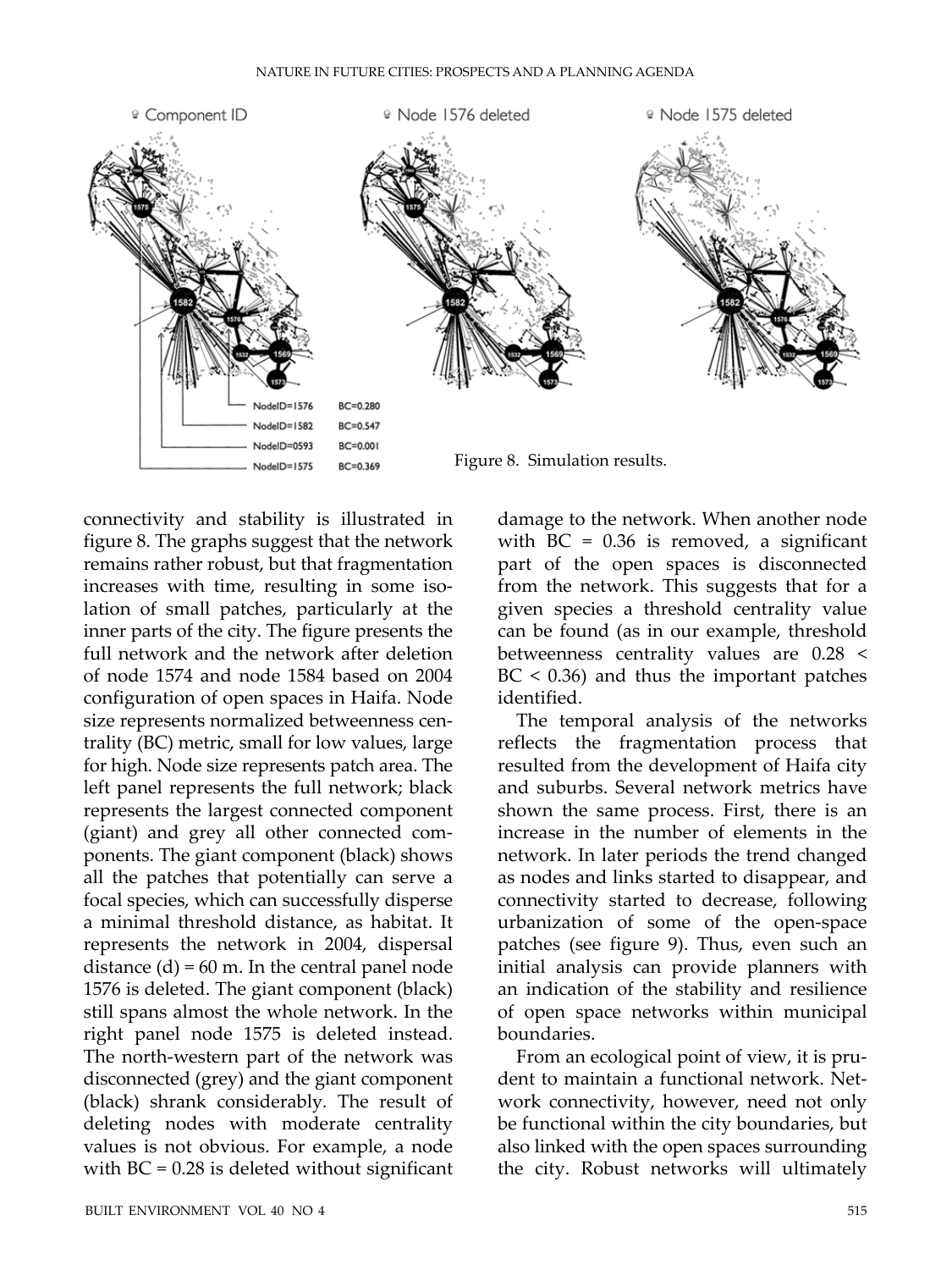

Figure 9. Number of nodes/links (left) and net-work density (right) evolution.

enable organisms to disperse successfully within the city, through the city and among the open spaces surrounding the cities.

The stability of the network is dependent critically on the nature of corridors between the various patches. The suitability of corridors depends on their length, width, steepness and other characteristics. They are influenced by the city's topography and morphology. The shape of buildings, the spaces left between buildings and obstructions in the form of fences may result in the absence of apparent corridors. There is a need for a much more detailed analysis of connectivity among the patches based on new metrics, yet to be developed. Nevertheless, the broadbrush picture of urban nature seems apparent. In the future, as urban populations grow, it is likely that the nature of leapfrogging development and our appreciation for ecological services can help preserve networks of open patches that can support nature. To ensure this prediction there is an urgent need for massive research effort as a basis for regulatory activities capable of preserving networks of open spaces and supporting biodiversity.

There is no doubt, however, that nature does live in cities. By means of motiontriggered cameras, we are documenting the presence of mammals in Haifa, Israel and in Hannover, Germany. The results are striking. In figure 10 we illustrate the various animals in the cities, including in the very core of the built area. It is evident that the presence of animals is not uniform throughout the built-up area. For example, in the heart of the city (centre of figure 11) the frequency of the observations of wild boar is relatively high. While the presence of rodents and domesticated animals is not surprising, the frequency with which jackals and wild boar are observed is surprising.

## **Discussion and Conclusions**

To the best of our knowledge there is no typology of cities in terms of the character and state of their system of open spaces. There are some cities that experience increasing fragmentation of open spaces. In some of these the network is rather resilient and much of the network is interconnected. Perhaps it is possible to expect that in the future cities will succeed in reversing current trends of increasing fragmentation, e.g., by providing more open spaces by preventing construction on abandoned lots, by increas-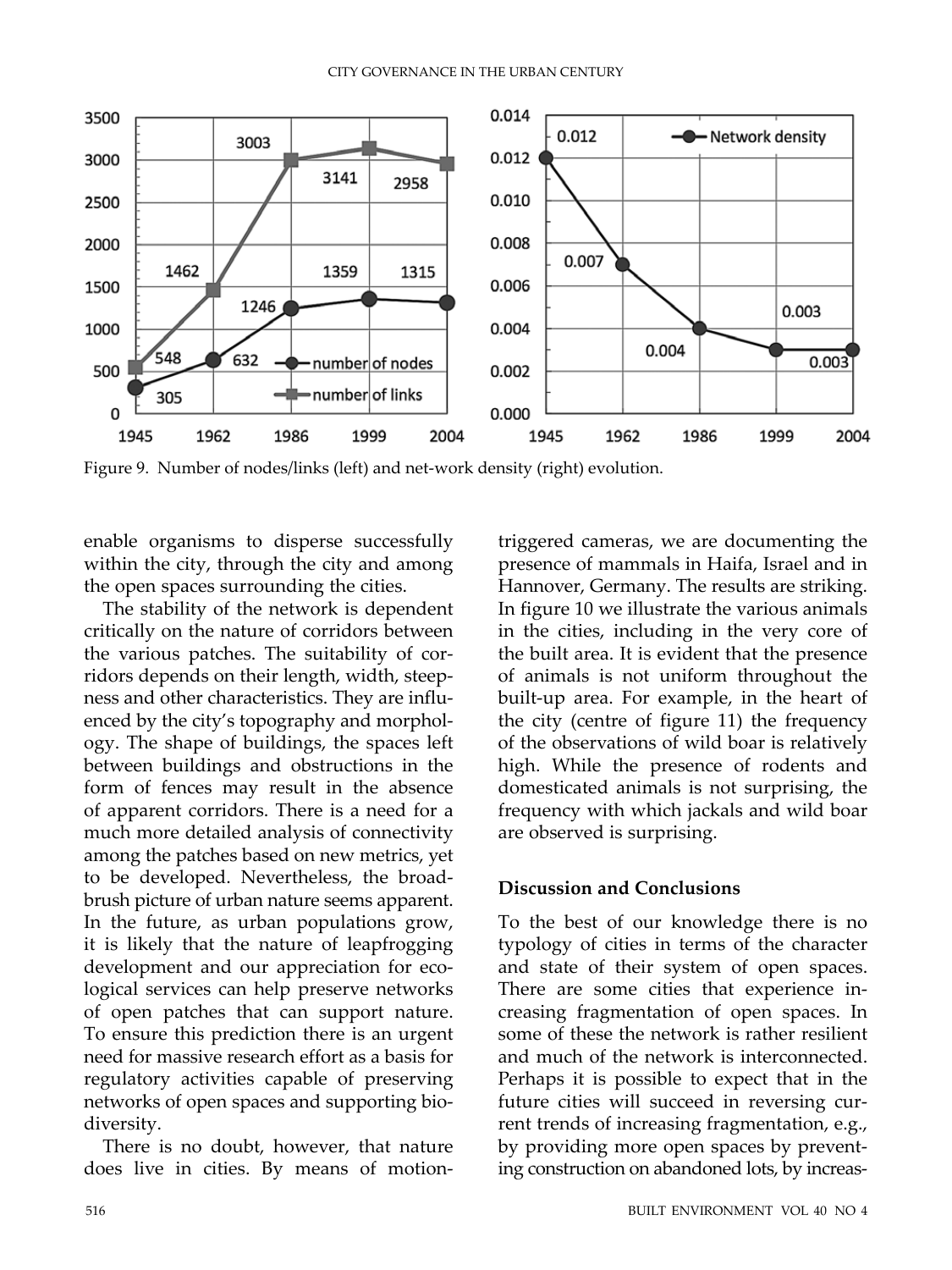



Figure 10. Animal observations in Haifa 2011–2012.

ing space devoted to community gardens and to green roofs. In such a case, the series of negative and positive feedback mechanisms discussed above may serve to maintain current urban dynamics. In contrast, should some of the feedback mechanisms collapse the dynamic processes may lead to congested, over densely populated cities, such as cities commonly found in developing countries, for example Cairo and San Paulo. In over congested cities open space (and their networks) have been overlooked.

In order to make sensible predictions concerning the future of networks of urban open spaces there is a need to understand their dynamic evolution and in particular to identify the critical thresholds from beyond

which these networks will cease to function. The main issue to consider from the 'urbannature' perspective, is where do the leapfrogging dynamics lead us? Will the porous structure of the urban matrix be constricted and clogged? If so, this may result in network collapse. Should extensive leapfrogging continue, will it be too intensive? It may lead to fragmentation of open spaces at the city outskirts, and dysfunctional performance of important rural open spaces. Since development will continue to take place, the challenge is to strike a balance between intracity and extra-city development. The question is whether we have the requisite knowledge to regulate and control these dynamics, and whether, in case of wrongdoing, the processes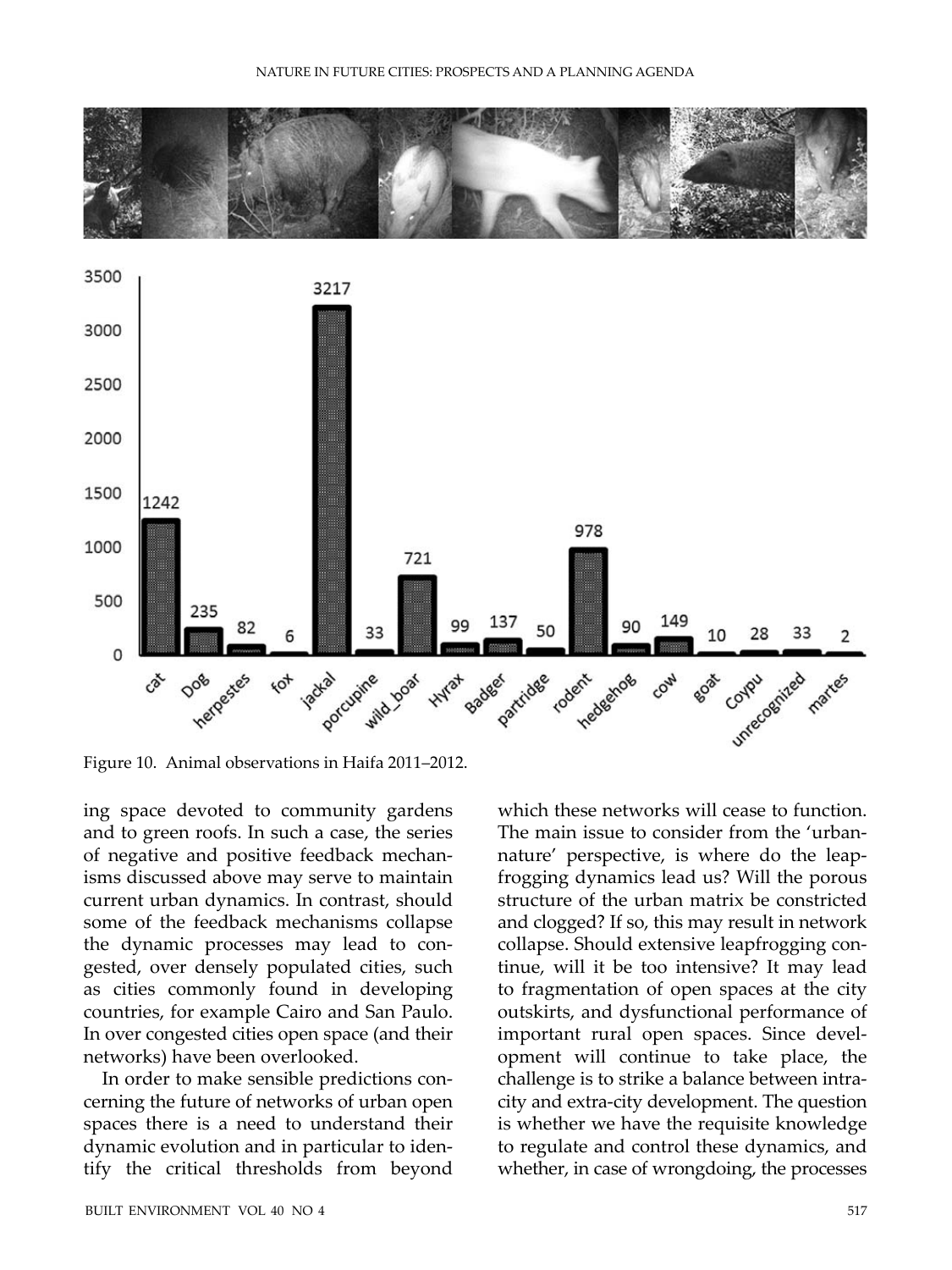

Figure 11. Frequency of observations of wild boar in Haifa.

are reversible. Current trends in large cities include construction of community gardens, and of green roofs, and reclamation of abandoned lots. Could this be sufficient to maintain network connectivity in light of the increasing fragmentation?

The question arises as to whether it is the Haifa morphology that is a contributing factor to the survival of nature within the city? Perhaps it is the topography of the city and the proximity of various neighbourhoods to the edges of natural areas that is responsible for these observations. What can be expected as the urban population grows? There is no doubt that should ideas concerning the compact city prevail and Haifa come to resemble the urban tissue of Manhattan, the network of open patches connected by corridors will disappear. Should the added population reside at the periphery of the city and the future morphology retain patches

of open spaces, the current situation can be expected to continue for many years to come.

It should be stressed that if the survival of networks of urban open spaces is a necessary but not sufficient condition for nature to exist within city boundaries, it is imperative that the sprawl of cities outwards should be at the expense of agriculture and not at the expense of open large areas of nature. The survival of relatively large mammals is dependent on the large living spaces outside of the boundaries of built-up areas. Their observed presence within the city is for the purpose of foraging.

There is no doubt that the future of nature in and around cities will depend on urban topography, existing and future morphology of built-up areas and the evolution of areas around cities. In part the future depends on planners and future land-use regulatory practices. The fragile environment of natural areas in and around cities and their future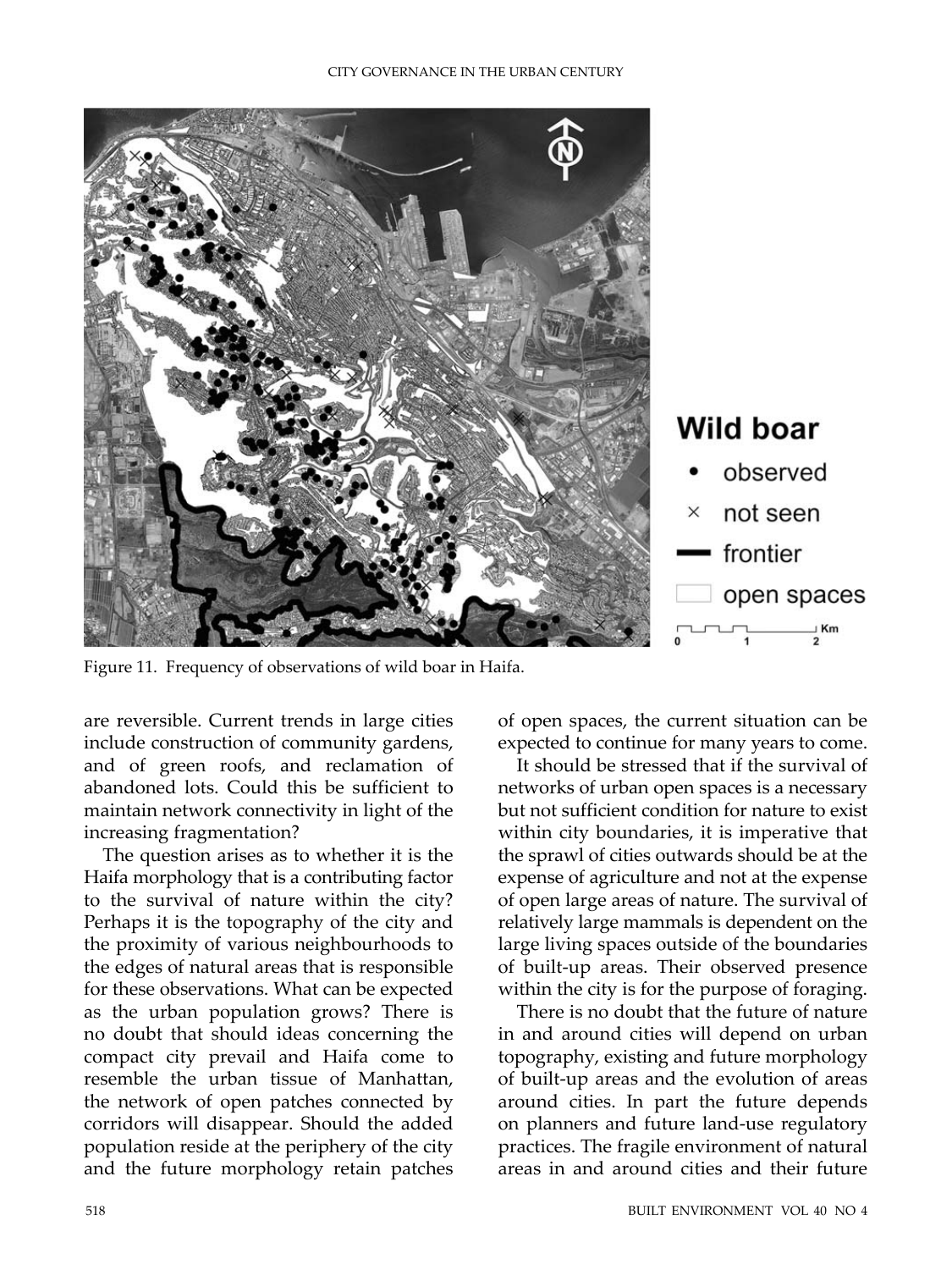will also depend on creativity in the design future morphologies and on the regulatory frameworks within which the actions of land entrepreneurs will affect urban morphology. Our speculations are based on the continuation of the present practices and sprawling patterns that in the future will be similar to the present. The future may be also affected by changes in the economics of small-scale agriculture. It may be that commercial agriculture in the vicinity of cities will give way to touristic activities and organic, small-scale, cultivation. These patterns may be more conducive to continued survival of nature within and around cities.

Another process that needs to be considered in thinking about future interactions between people in cities and nature is the effect of future technology and its effect on agent behaviour, and the consequent urban development. For example, increasing numbers of people working from home may impact the need for commuting and lead to increasing sprawl. If cities in the future have much improved public transportation systems it may contribute to different patterns in the evolution of urban structure/ sprawl/leapfrogging and the system of open spaces. The repercussions of increasingly transport-congested cities is not clear. Indeed, it is not possible to forecast population trends in the long-run and it is even more difficult to predict future urban structure and the functioning of urban nature.

The bottom line of our analysis is that much remains obscure and that much work is required that focuses on the interactions between urban development and urban nature.

#### **NOTES**

1. Much of this section and its arguments have been presented at various conferences and were summarized in the November 2013 Newsletter of the Regional Science International under the title 'Simulations in Regional Science (2): Complexity Research Lab: experimenting with cities'.

2. Since developers populate urban models there is a need to incorporate industrial organization considerations in characterizing the interactions among urban players.

### REFERENCES

- Alonso, W. (1964) *Location and Land Use. Toward a General Theory of Land Rent*. Cambridge, MA: Harvard University Press.
- Batty, M. (2005) Cities and Complexity: Under*standing Cities through Cellular Automata, Agent-Based Models and Fractals*. Cambridge, MA: MIT Press.
- Batty, M. and Longley, P.A. (1994) *Fractal Cities: A Geometry of Form and Function*. London: Academic Press.
- Benguigui, L. and Czamanski D. (2004) Simulation analysis of the fractality of cities. *Geographical Analysis*, **36**(1), pp. 69–84.
- Benguigui, L., Czamanski D., Marinov, M. and Portugali, Y. (2000) When and where is a city fractal? *Environment and Planning B*, **27**, pp. 507–519.
- Benguigui, L., Czamanski D. and Marinov, M. (2001*a*) City growth as a leap-frogging process: an application to the Tel Aviv metropolis. *[Urban](http://www.ingentaconnect.com/content/external-references?article=0042-0980()38:10L.1819[aid=10472391])  Studies*, **38**[\(10\), pp. 1819–1839.](http://www.ingentaconnect.com/content/external-references?article=0042-0980()38:10L.1819[aid=10472391])
- Benguigui, L., Czamanski D. and Marinov, M. (2001*b*) The dynamics of urban morphology: the case of Petah Tikvah. *Environment and Planning B*, **28**, pp. 447–460.
- Benguigui, L., Czamanski D. and Marinov, M. (2004) Scaling and urban growth. *Journal of Modern Physics C*, **15**(7), pp. 989–996.
- Benguigui, L., Blumenfeld, E. and Czamanski, D. (2006) The dynamics of urban morphology. *Environment and Planning B*, **33**, pp. 269–284.
- Broitman, D. and Czamanski, D. (2014) Bursts and avalanches: the dynamics of polycentric urban evolution. *Environment and Planning B*, forthcoming.
- Caruso, G., Peeters, D., Cavailhès, J. and Rounsevell, M. (2007) Spatial configurations in a periurban city. A cellular automata-based microeconomic model. *Regional Science and Urban Economics*, **37**(5), pp. 542–567.
- Cohen, J.E. (2003) Human population: the next half century. *Science*, **302**(5648), pp. 1172–1175.
- Czamanski, D. and Roth, R. (2011) Characteristic time, developers' behavior and leapfrogging dynamics of high-rise buildings. *[Annals of](http://www.ingentaconnect.com/content/external-references?article=0570-1864()46:1L.101[aid=10472388])  Regional Science*, **46**[\(1\), pp. 101–118.](http://www.ingentaconnect.com/content/external-references?article=0570-1864()46:1L.101[aid=10472388])